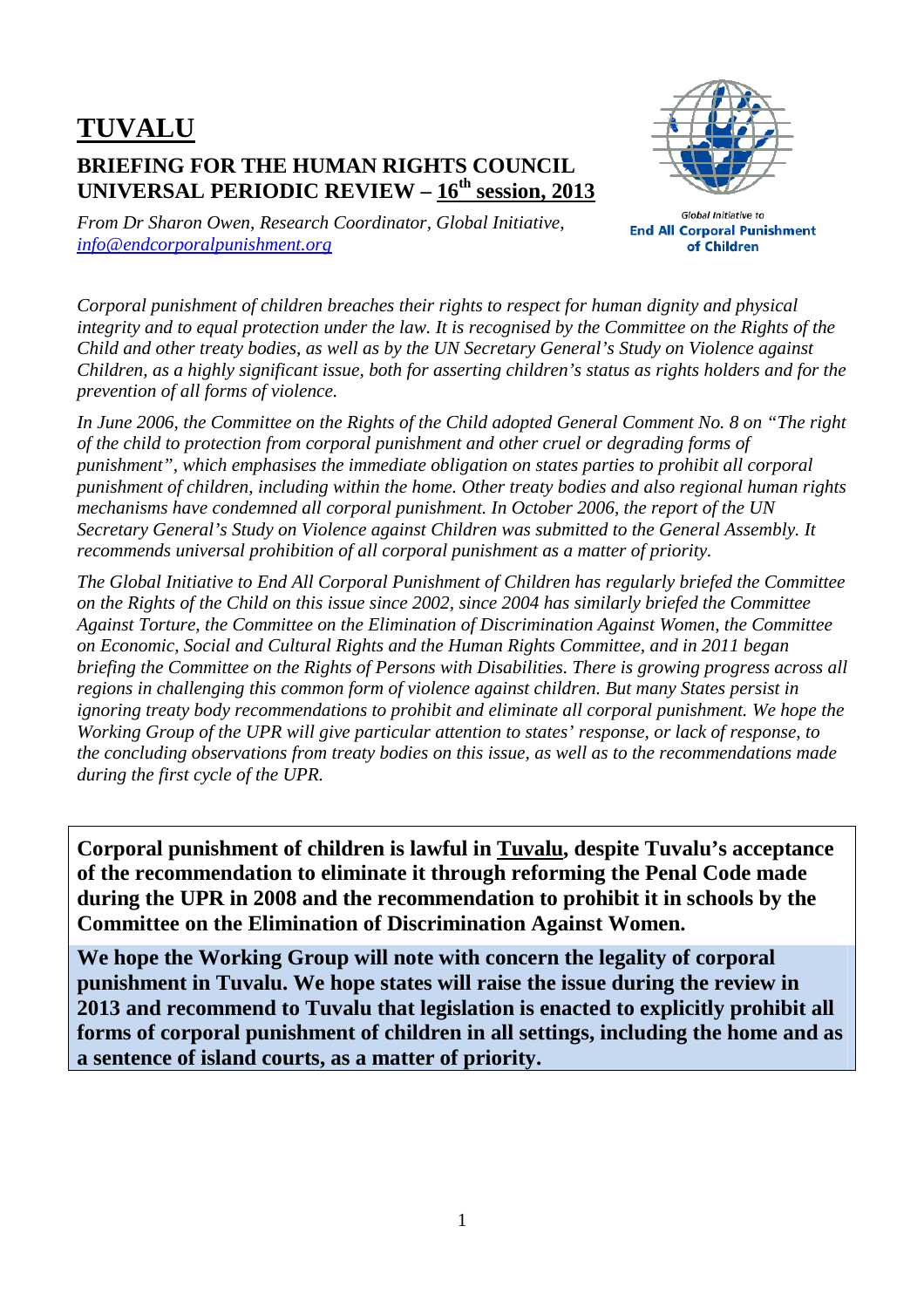## **1 The initial review of Tuvalu by the Human Rights Council (2008)**

1.1 Tuvalu was examined in the first cycle of the Universal Periodic Review in 2008 (session 3). The issue of corporal punishment of children was included in the compilation of UN information<sup>1</sup> and the summary of stakeholders' information.<sup>2</sup> The following recommendation was made and was accepted by the Government:<sup>3</sup>

"Reform the Penal Code to cover offences such as sexual abuse against minors and to eliminate corporal punishment (Mexico)"

1.2 During the review, the Government confirmed that corporal punishment was being addressed as part of efforts to harmonise domestic laws with international human rights standards, but that corporal punishment has traditionally been permitted in family discipline and in primary schools; the Government was raising awareness on the issue and was committed to further consultation with regard to law reform.<sup>4</sup>

1.3 Despite accepting the recommendation, the legality of corporal punishment of children in Tuvalu is the same now as it was in 2008 – lawful in all settings.

## **2 Legality of corporal punishment in Tuvalu**

2.1 Corporal punishment is lawful in the **home**. The maintenance of family discipline is one of the principles of the Constitution (principle 4): "Amongst the values that the people of Tuvalu seek to maintain are their traditional forms of communities, the strength and support of the family and family discipline." Cruelty to children is addressed in article 226 of the Penal Code, but this also states: "Nothing in this section shall be construed as affecting the right of any parent, teacher, or other person, having the lawful control of a child or young person to administer reasonable punishment to him."

2.2 Corporal punishment is lawful in **schools** under article 29 of the Education Act (1976): "(1) No teacher, other than a head-teacher, shall administer corporal punishment to any pupil. (2) If a head-teacher administers corporal punishment to any pupil, he shall record details of the punishment administered and the offence for which the corporal punishment was administered in a book to be kept at the school for that purpose. (3) The Minister may give directions for further controlling corporal punishment in schools." Article 226 of the Penal Code also applies (see above).

2.3 In the **penal system**, corporal punishment is lawful as a sentence for crime. It is not available under the Penal Code, the Criminal Procedure Code, the Magistrates Court Act or the Superior Courts Act, but article 8(8) of the Island Courts Act states that an island court may order a parent or guardian of a male child or young person to cane their child in lieu of any other sentence (up to 6 strokes for a child under 14 years, 10 strokes for a young person aged 14-16). Failure to carry out the order is an offence under article 8(9).

2.4 There is no provision for corporal punishment as a disciplinary measure in the Prisons Act (1985), but it is not explicitly prohibited and article 226 of the Penal Code presumably applies.

2.5 Corporal punishment is lawful in **alternative care settings** under article 226 of the Penal Code.

 1 6 October 2008,A/HRC/WG.6/3/TUV/2, Compilation of UN information, para. 6

 $^{2}$  16 September 2008, A/HRC/WG.6/3/TUV/3, Summary of stakeholders' information, para. 10

<sup>3</sup> 9 January 2009, A/HRC/10/84, Report of the Working Group, para. 68(8)

<sup>4</sup> 9 January 2009, A/HRC/10/84, Report of the Working Group, para. 4